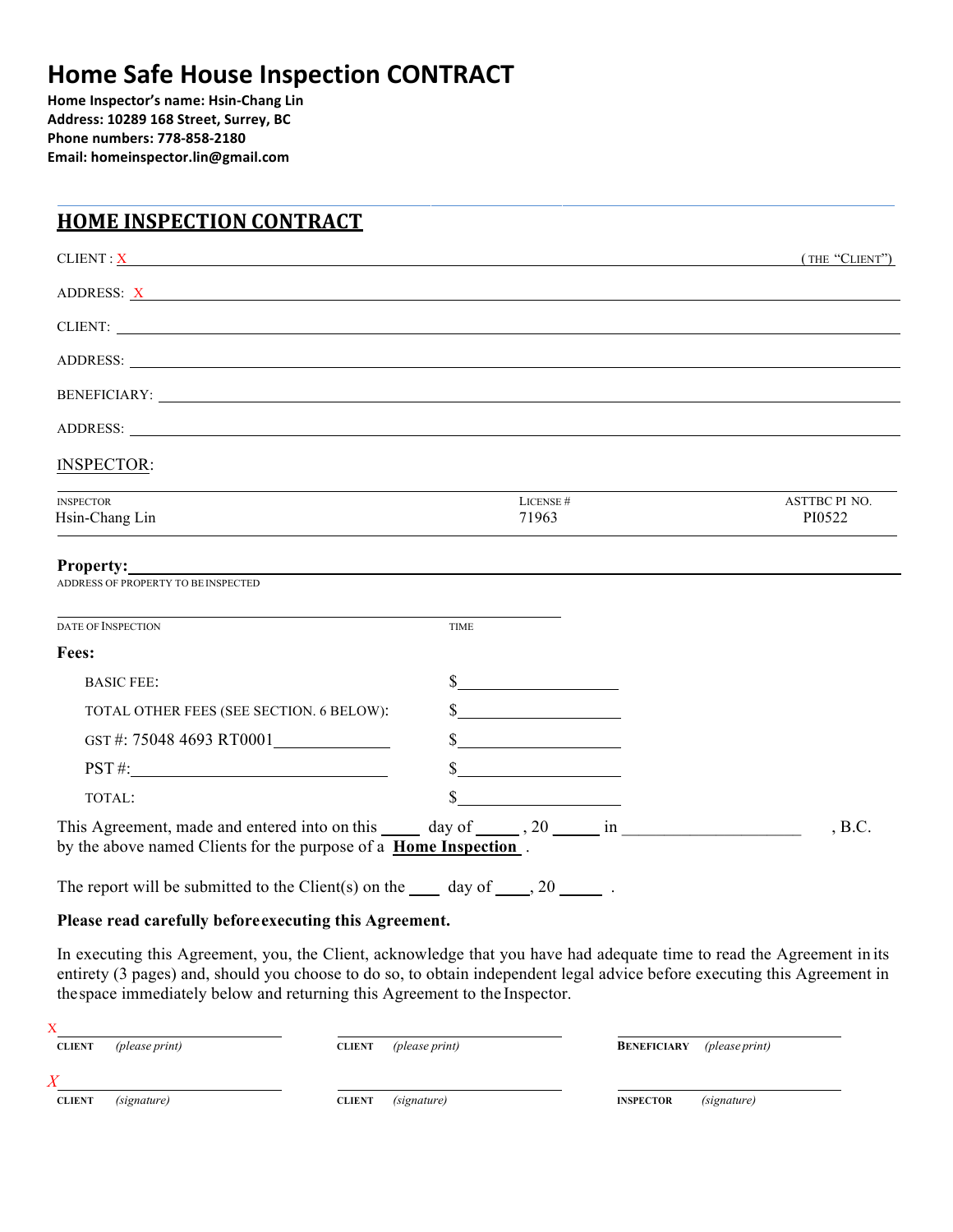## **Home Safe House Inspection CONTRACT**

**Home Inspector's name: Hsin-Chang Lin Address: 10289 168 Street, Surrey, BC Phone numbers: 778-858-2180 Email: homeinspector.lin@gmail.com**

### **STATEMENT REGARDING LICENSING**

**Home inspectors operating in British Columbia are required to be licensed under the Business Practices and Consumer Protection Act and are regulated under that Act. The services of a home inspector are not provided on behalf of, or in affiliation with, the Province of British Columbia or the Consumer Protection and Business Practices Authority (commonly known and doing business as Consumer Protection BC. For more information on the regulation of home inspectors, what a home inspection should involve, how to select a home inspector and about your rights as a consumer, please contact Consumer Protection BC.**

## **TERMS AND CONDITIONS GOVERNING THIS AGREEMENT**

#### **1. Scope of Services**

- 1.1 The Inspector will perform an inspection of the Property in accordance with the Applied Science Technologists and Technicians of British Columbia Property Inspectors (ASTTBC PI) Standards ofInspection approved by the Applied Science Technologists and Technicians of British Columbia (the 'Inspection'): (place link here -- https://pi.asttbc.org/inspector-documents/)
- 1.2 The Inspection shall be limited to a **visual inspection** performed by direct observation of existing conditions reasonably apparent at the time of inspection in accordance with the Standards of Inspection.
- 1.3 The Inspection will not identify or report on the presence of mould, asbestos, radon gas, lead paint, urea formaldehyde, toxic or flammable chemicals, and/or soil contamination.
- 1.4 Following the Inspection, the Inspector will provide the Client with a written Report of the Inspection (the 'Report'), on or before the date and time specified in this contract, which will include all of the items specified in the Standards of Inspection and this contract.

#### **2. Liability**

#### **Please read carefully.**

2.1 The intellectual material amassed from the Inspections is the property of the Inspector. The Report shall be prepared for the Client's information only and may not be used or relied upon by any other person unlessthat person is specifically named in this Agreement as a beneficiary of the Report, in which case the Report mayalso be used by the additional beneficiary named. The Client agrees to maintain the confidentiality of the Report and reasonably protect the Report from distribution to any other person. If the Client directly or indirectly causes the Report to be distributed to any other person, the Client shall indemnify, defend, and hold the Inspectorharmless against the claim of any third party.